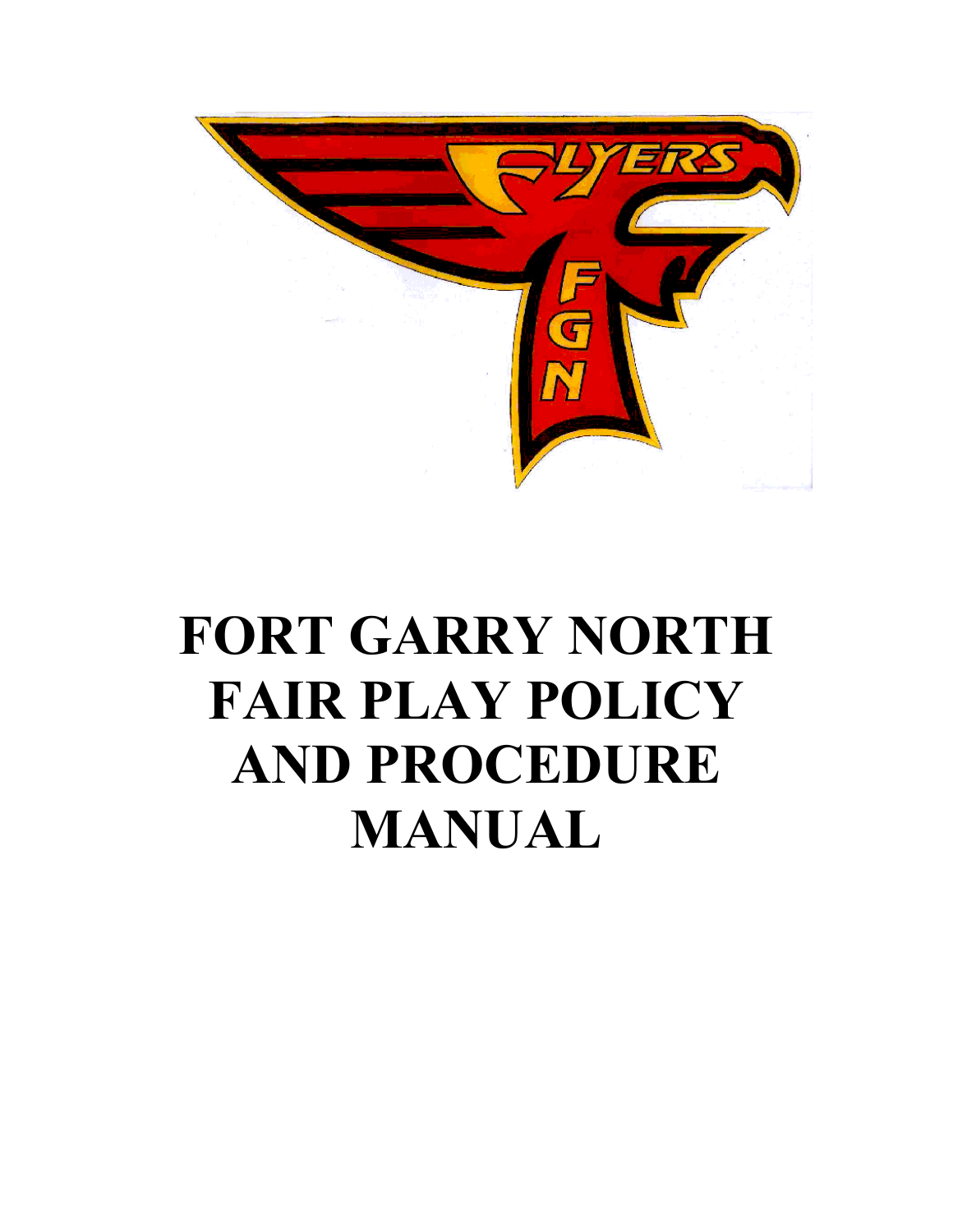#### **Acknowledgement**

**Fort Garry North Hockey Association would like to express their gratitude to Ernie Tomchuk in the direction and support of this initiative. Ernie, through his dedication, effort and hard work kept the focus of our efforts on the children in our community. Ernie's knowledge and experience about Fair Play and issues arising from it was invaluable. Ernie was instrumental in developing our policy, like he has with other community clubs likes St. Andrews. Thank you Ernie!**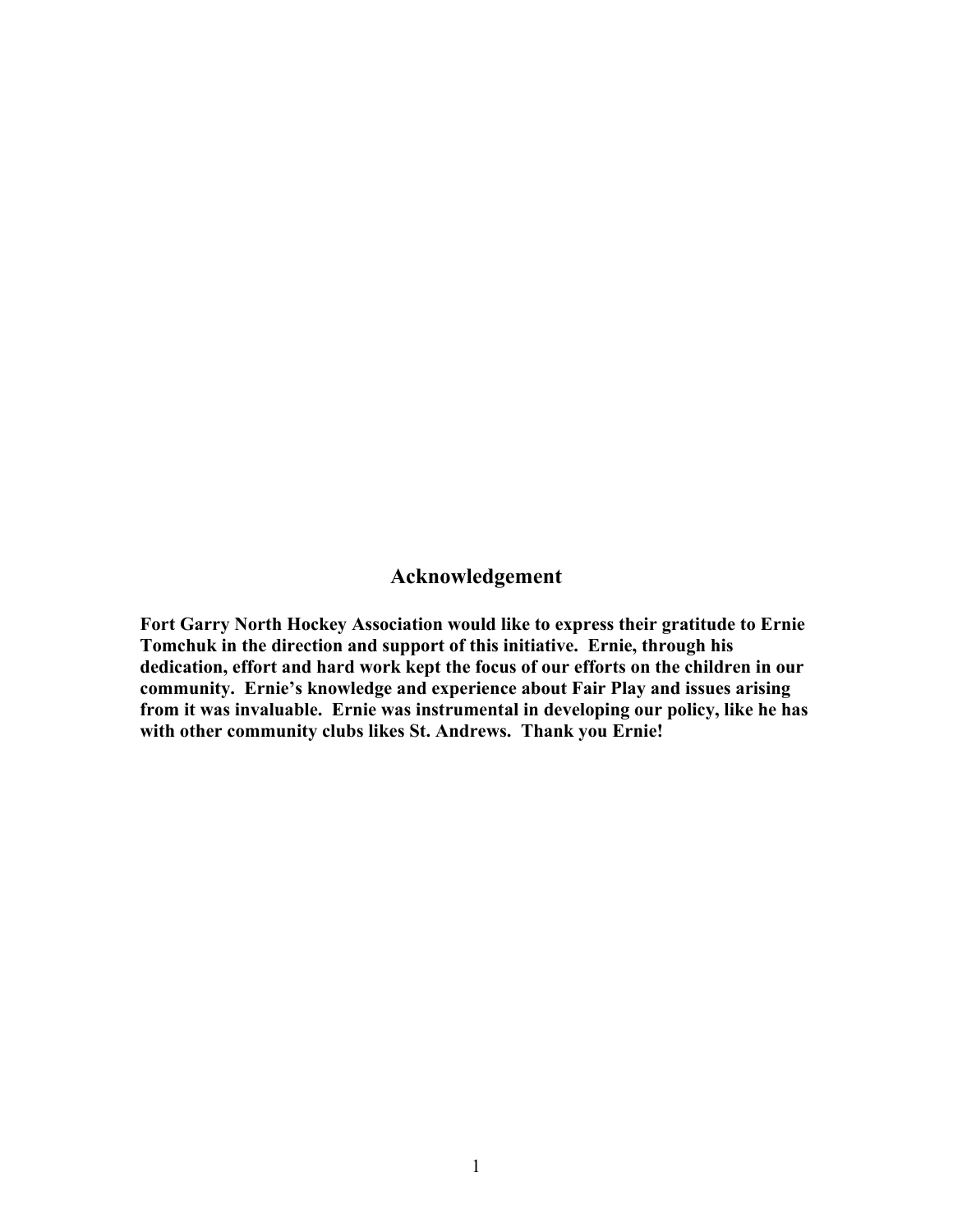## **FORT GARRY NORTH HOCKEY ASSOCIATION**

## **MISSION STATEMENT**

**To provide children with opportunities to develop life & hockey skills through fair play.**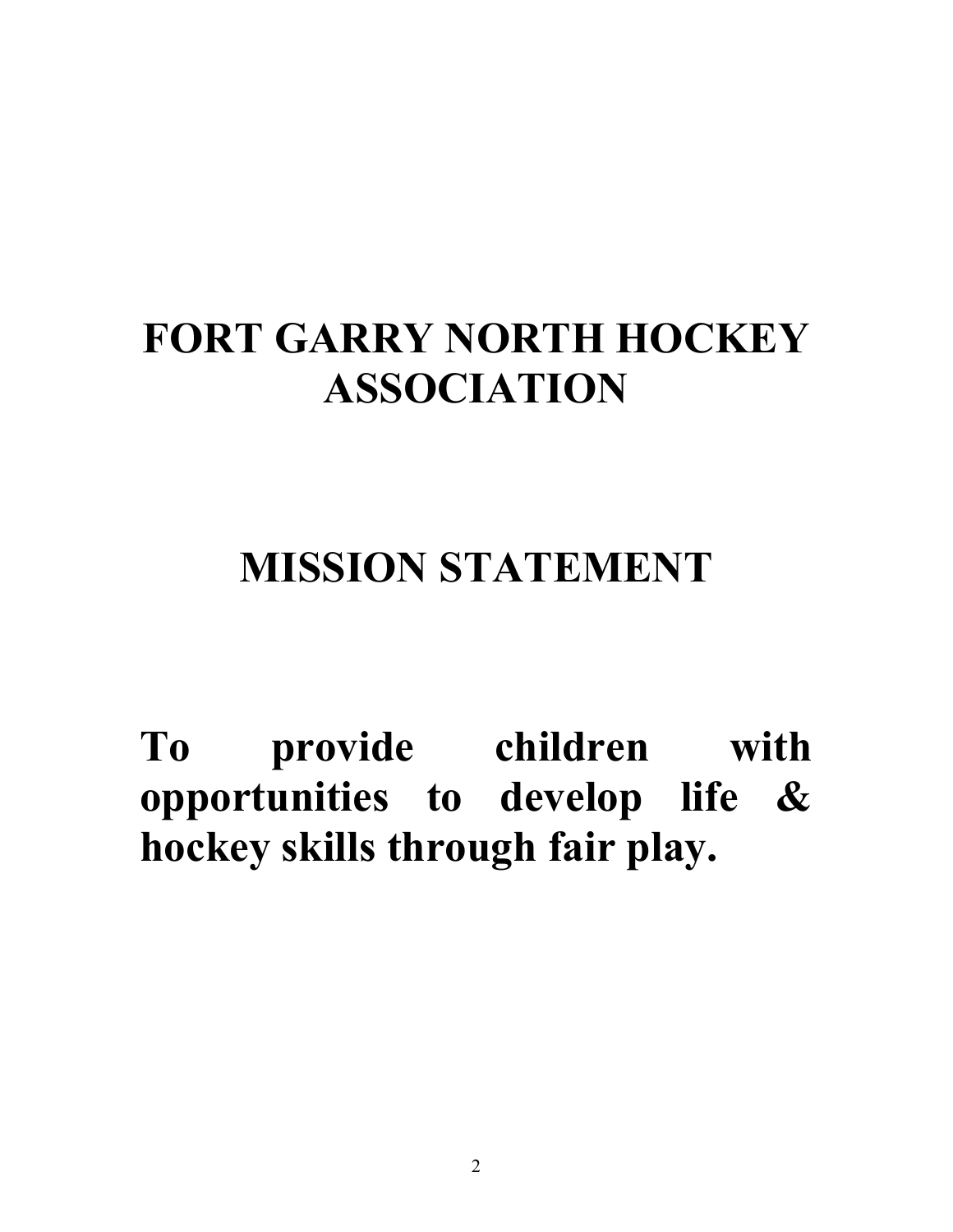## **CORE VALUE STATEMENT**

**Fort Garry North Hockey Association through accountability is an inclusive community club based program that provides every child with a fun, safe, positive playing environment promoting the development of self-esteem, trust, respect, honesty, teamwork & sportsmanship through equal participation.**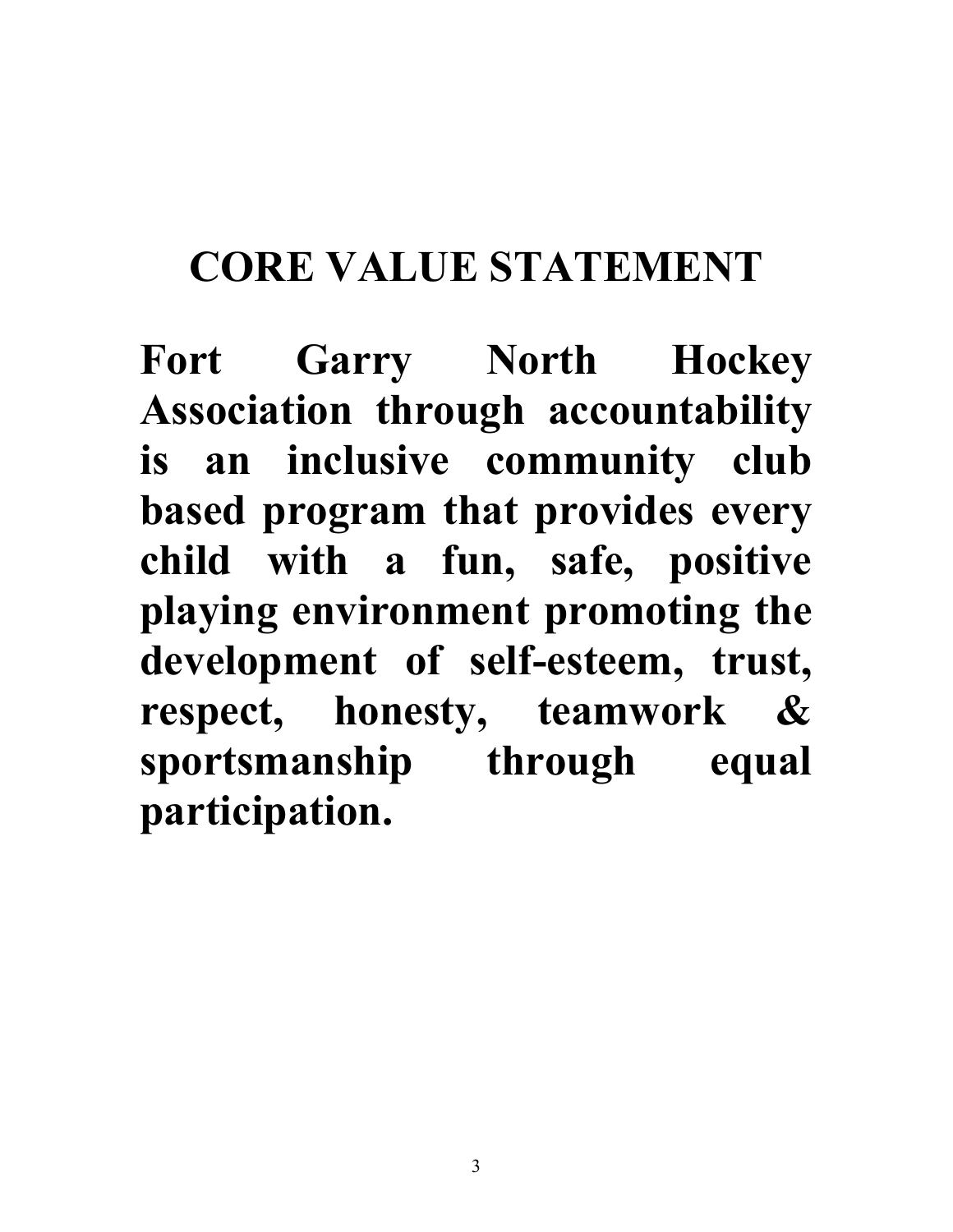#### *INDEX*

| <i><b>Acknowledgement</b></i>              | Page 1 |
|--------------------------------------------|--------|
| <b>Mission Statement</b>                   | Page 2 |
| <b>Core Value Statement</b>                | Page 3 |
| <b>Fort Garry North Hockey Association</b> |        |
| direction to further fair play             | Page 5 |
| Why do I play hockey?                      | Page 6 |

| <b>Position Statement &amp; Code of Conduct</b> |            |
|-------------------------------------------------|------------|
| <b>Players</b>                                  | Page 7     |
| <b>Parents</b>                                  | Page 8     |
| Coaches                                         | Page 9, 10 |
| <b>Manager</b>                                  | Page 11    |
| <b>Parent Rep</b>                               | Page 12    |
| <b>Administrator</b>                            | Page 13    |

*Fair Play Reconciliation Process* 

 *Pages 14,15* 

*Fair Play Incident Form* 

 *Pages 16,17*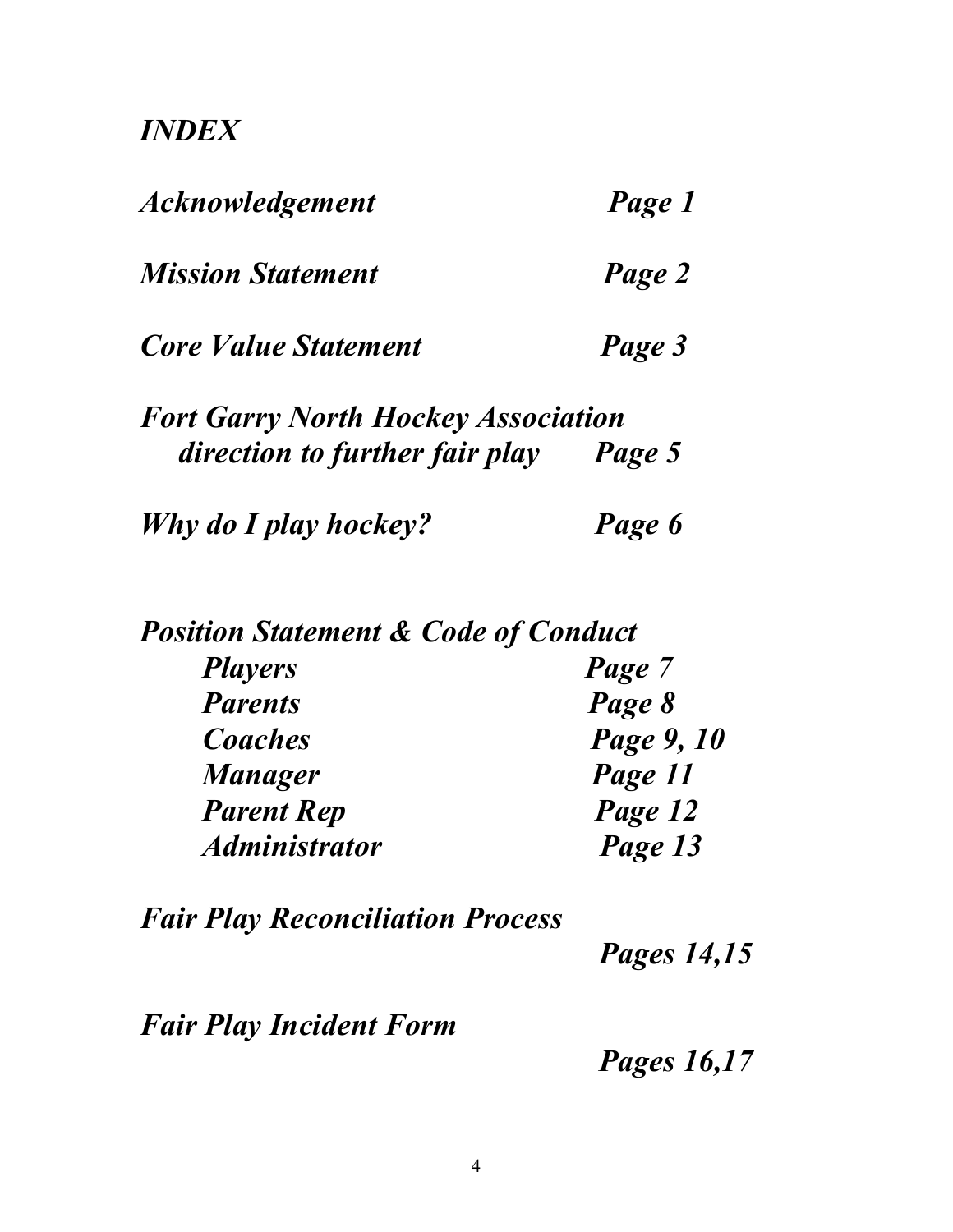#### **Fort Garry North Hockey Association (FGNHA) Commitment to Fair Play**

In recent years there has been a growing trend in hockey where an overemphasis on winning is taking over for the real reasons kids play hockey. When an overemphasis on winning starts to creep into any sport the ramifications occur in many areas: parents put pressure on their children, development of inappropriate coaching styles, poor sportsmanship, and ultimately burnout of the children in a sport they once enjoyed.

This Fair Play Policy and Procedure Manual is a culmination of the Board's efforts to provide direction to players, parents, coaches and administrators of this hockey program and most importantly ensures the needs of the children playing hockey in the FGNHA comes first. Does this mean winning is not important? Absolutely. **Fair play is all about the development of the children first and foremost**. Development of hockey and life skills makes better well rounded athletes. Fair play is not about a stopwatch at every game to determine whether a child got equal ice time. Fair play is about equal participation and is defined as follows, when it is my turn to go out, I will be given the opportunity to go out and participate. However, in order to establish player responsibility, any player(s) who continue to violate or violate more than one team rule may have to forfeit more than one turn during games. Team rules will be applied consistently to all players on a team. FGNHA also realizes that children have other important activities which play a major role in their lives. All volunteers must keep this in mind when it comes to the children's participation in hockey. This program philosophy is the framework for putting the children playing hockey first. The aim of the FGNHA is to promote the philosophy contained within the FGNHA Mission Statement.

Parents should endeavor to understand the opportunities and limitations that are provided through a community club based program. It should also be understood that team officials and administrators are volunteers. The program offered by FGNHA is inclusive, not exclusive and provides equal participation for **all children**.

To ensure all parents and coaches in FGNHA become familiar with and knowledgeable about the Fair Play Policy, attending a Fair Play educational seminar is mandatory. Concerns regarding Fair Play will only be heard by the Parent Representative and the Fair Play Hearing Committee from those individuals who have attended a Fair Play educational seminar. This will help all parents and coaches understand their role in implementing and creating a positive experience for all children.

This policy is intended to address issues associated with hockey within the Fort Garry North Hockey Association. Therefore, issues arising from a perceived violation of the Fair Play Policy and Procedure Manual will be dealt with through the Fair Play Reconciliation process.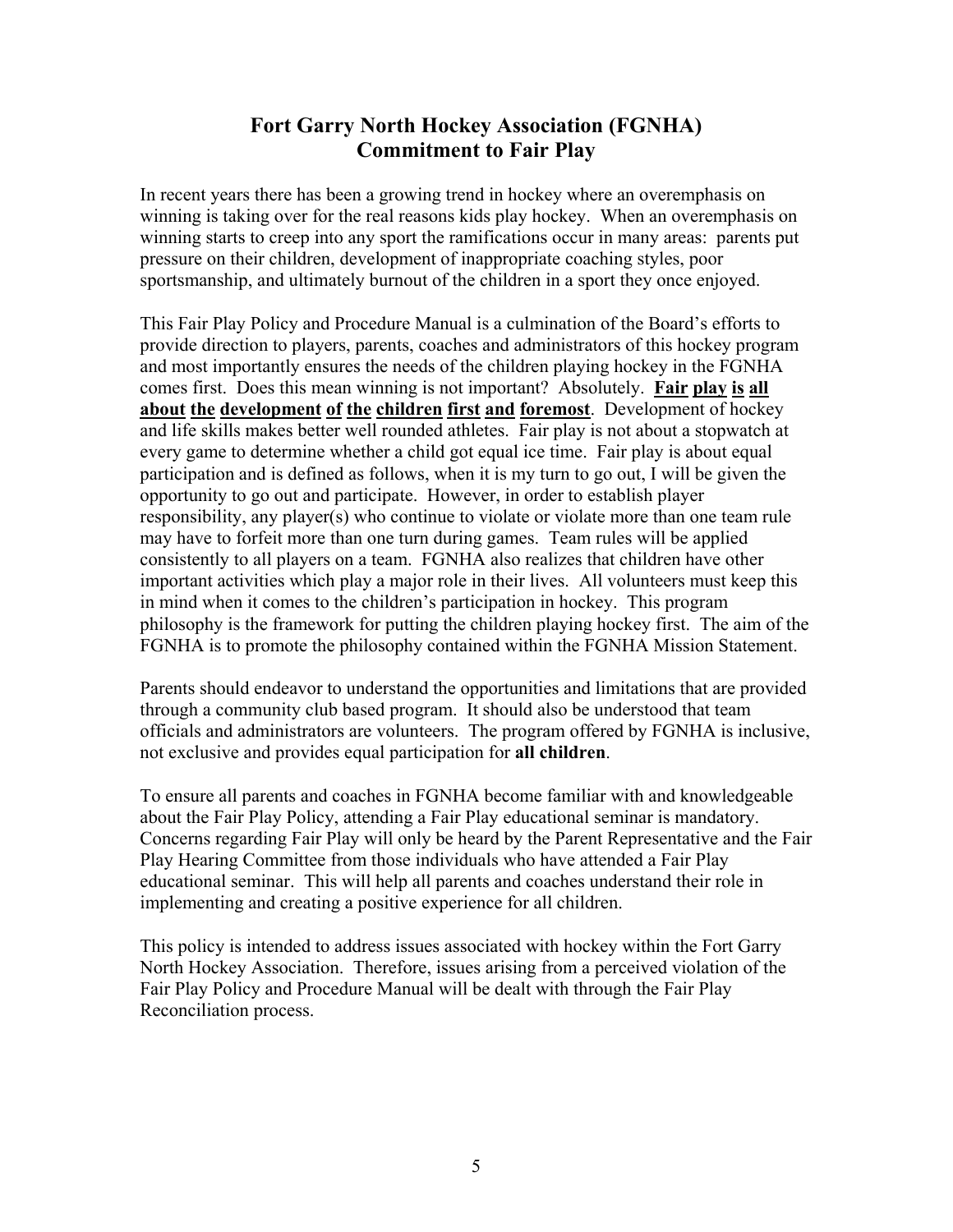#### **Why do I play hockey?**

Research<sup>1</sup> over the years has clearly indicated that kids play sports for the following reasons:

- #1 Have fun
- #2 Learn skills
- #3 Develop fitness
- #4 Enjoy competition

It only goes to say that the top reason's why kids quit sports are as follows:

- #1 Lack of fun
- #2 Not a positive challenge
- #3 Do not improve skills

Winning and receiving individual awards do not appear among the top reasons for playing. The bottom line is that kids want an opportunity to participate, develop the skills and fitness that will allow them to play effectively, and to have fun doing it.

What is fun for kids?<sup>2</sup> In recent studies of children 8 to 15 years of age, they identified fun as learning skills and enhancing personal performance, socializing with others, and experiencing optimal challenge. We as parents have a responsibility to make sure fun is associated with personal improvement and intrinsic joy from the activity, and not just from winning.

<sup>&</sup>lt;sup>1</sup> Coaching Youth Sports – Coaches Concerns Website (refer to "related links" on www.fgnha.mb.ca)

<sup>&</sup>lt;sup>2</sup> Youth Sports Institute, Spotlight on Youth Sports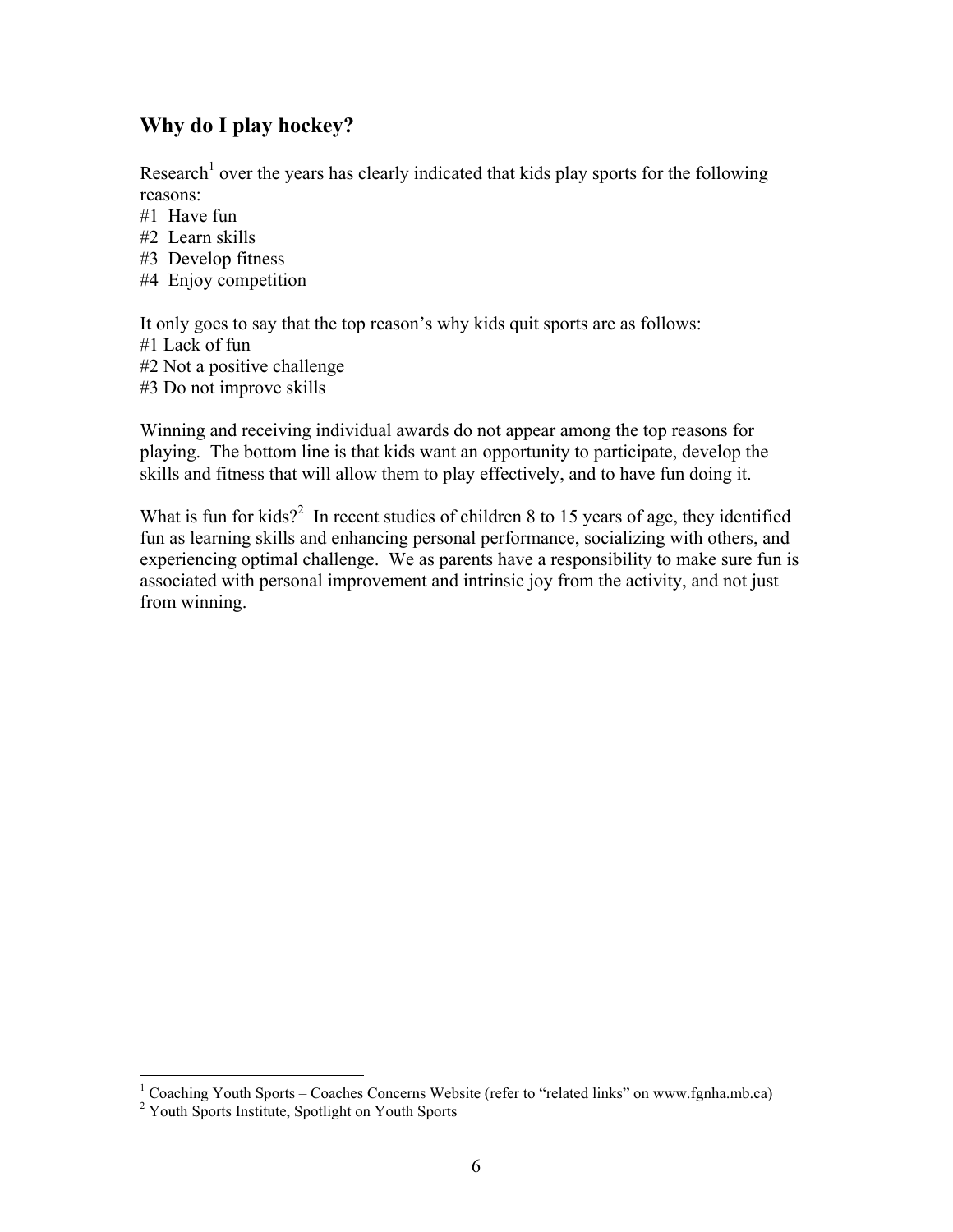### **PLAYERS**

1. All players, with the assistance of their parents and coaches, will become familiar with the Fair Play Policy.

2. Each player in conjunction with their team mates and coaches will establish personal and team goals.

3. All players will respect team mates, coaches, game officials, opponents, parents and facilities and conduct themselves as young, responsible individuals.

4. Failure to have the required equipment will prevent the player from participating.

5. All players will be dressed in their equipment prior to participating in practices and games at a time determined by the coaching staff. Ex. 15 minutes prior. Players will contact their coaches if they are unable to attend games/practices and advise them with as much advance notice as possible. Failure to comply and the consequences will be outlined in the team rules.

6. Players will be assigned positions and line mates by the coaches.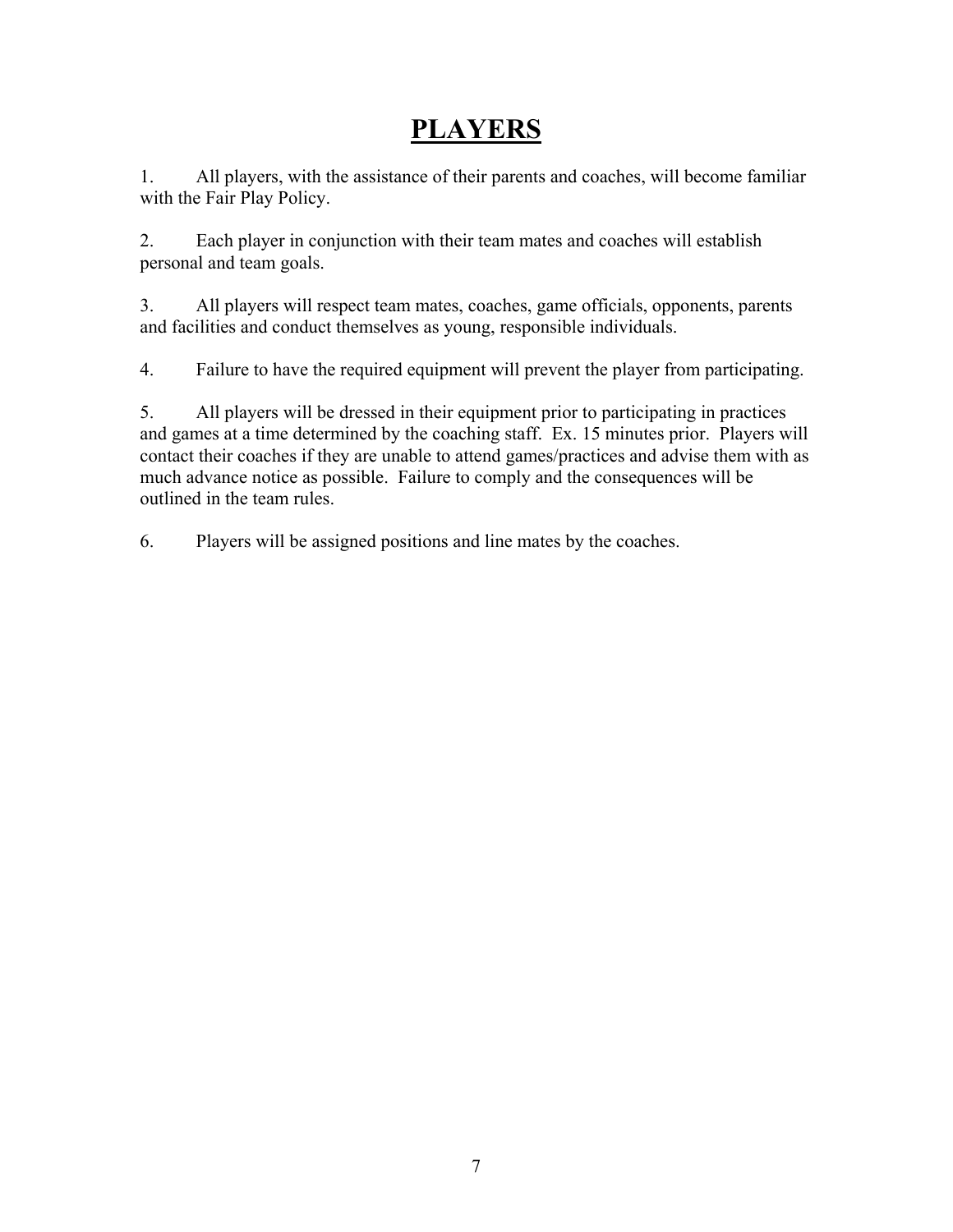#### **PARENTS**

1. Parents will make themselves completely familiar with the Fair Play Policy and attend a mandatory Fair Play educational seminar as provided by the FGNHA. Concerns regarding Fair Play will only be heard by the Parent Representative and the Fair Play Hearing Committee from those individuals who have attended a Fair Play educational seminar.

2. Parents will discuss the Fair Play Policy with their children in an effort to gain mutual understanding.

3. Parents will conduct themselves in a respectful manner at all times and at all locations. They will not ridicule, demean, challenge or abuse any player, parent, team official, game official or opponent. The FGNHA has adopted a zero tolerance attitude towards a breach of any of the aforementioned.

4. Parents will understand and support team rules.

5. Parents and players are responsible for providing all the necessary equipment required in a well maintained condition (i.e. Helmet screws tight, skates are sharpened, sticks are taped and in playing condition, etc.).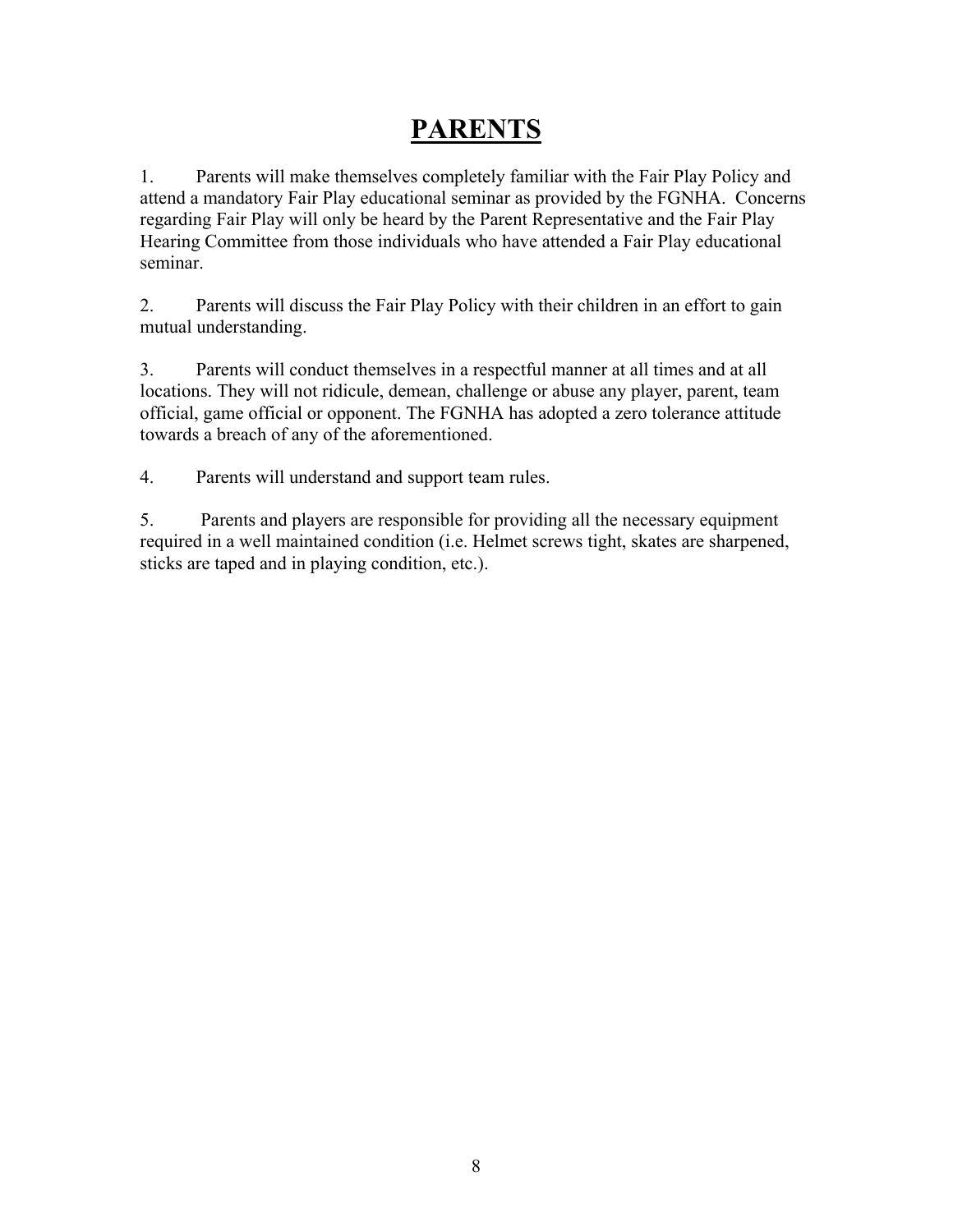## **COACHES**

1. Coaches and any other rostered team official on the bench will attend a coach's mandatory Fair Play educational seminar. Failure to do so will disqualify any coach or team official from coaching.

2. Coaches will organize a meeting immediately after team selection to deal with the following:

- Selection of a parent representative and a team manager/treasurer.
- Determine through consensus a desired number of exhibition & tournament games.
- Discuss other important matters as it pertains to the team.

3. Coaches will organize a meeting with players immediately after team selection to deal with the following:

• Establish written team rules that include progressive forms of discipline. (It is important to establish uniform consequences for failing to comply with this directive. E.g. loss of their first shift in a game if someone does not arrive on time. A second offence will result in the loss of two shifts in a game. It is much better to start off incrementally than benching a player for the period of a game. This same method [taking away of playing time] can be applied to other rules and is meant to teach the player responsibility, accountability and teamwork.)

3. Coaches are to ensure that they have attained the required coaching certifications.

4. Coaches will respect children, parents, opponents, officials, and program administrators. Coaches will never ridicule, embarrass, demean or abuse any player, parent, spectator, official or opponent.

5. Coaches conduct will be in accordance with the core values of FGNHA.

6. Coaches will prepare skill appropriate practices that are fun and challenging.

7. Coaches will determine player positions. Coaches will ensure all players experience equal participation, except for disciplinary purposes, as per FGNHA Fair Play policy.

8. Coaches will encourage children to rise to their potential through positive reinforcement, attention to individual needs and constructive feedback.

9. Coaches will ensure the safety of the children at the arena/community centre, on the ice and in the dressing rooms by ensuring adult supervision before, during and after all games. No one child should ever be left unsupervised.

10. Coaches will respectfully address issues  $\&$  concerns presented to them within 72 hours of receipt.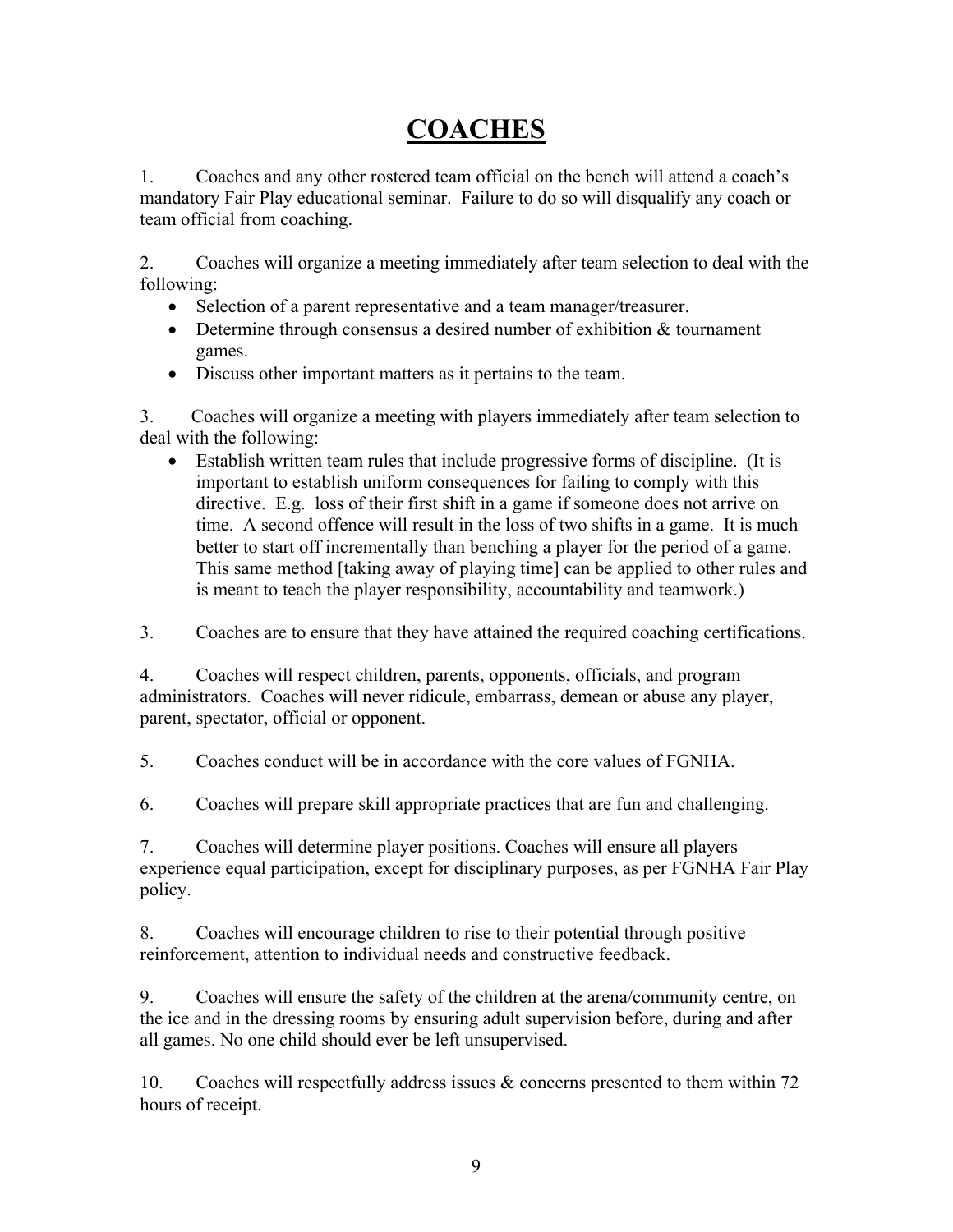11. The coach in conjunction with the Manager will be responsible for ensuring that all registrations as required by FGNHA/Winnipeg Minor Hockey Association (WMHA) are completed and submitted within the time lines required.

12. The coach in conjunction with the Coach & Player Development Director will ensure that all coaches have the necessary certifications (or will be obtaining necessary certifications) as required by WMHA.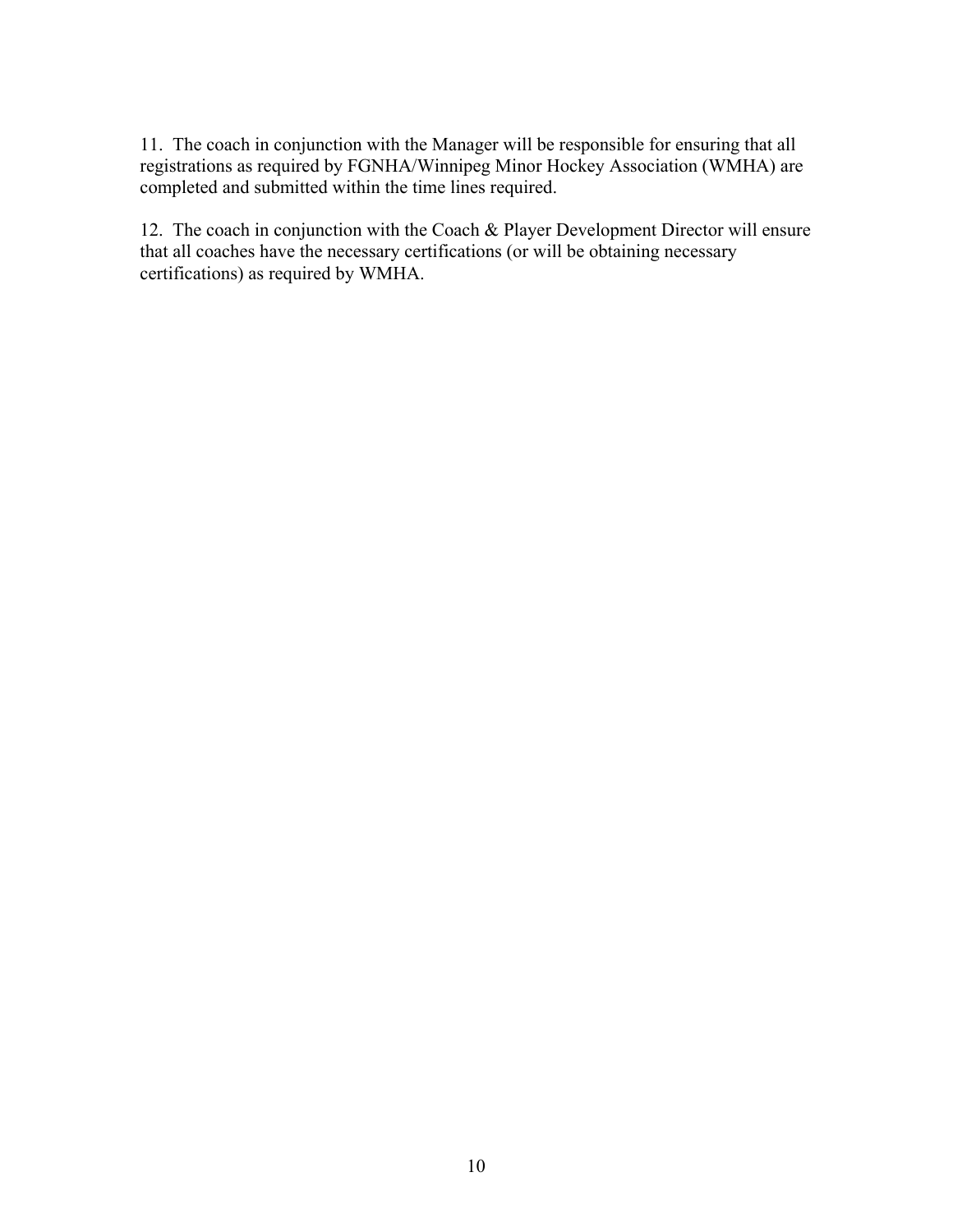### **MANAGER/TREASURER**

1. The Manager/Treasurer will be selected by the parents at the Coaches meeting held immediately after team selections.

2. The Manager/Treasurer will communicate team scheduling of games, practices, and tournaments including any changes, arranging of travel permits, cancellations, etc.

3. The Manager/Treasurer, in conjunction with the coaches, will assist in locating and securing practice ice slots.

4. The Manager/Treasurer will prepare a season budget, present to the parents for approval and determine intervals of contributions to the team account.

5. The Manager/Treasurer will provide on a monthly basis to each parent a statement of expenses and monies received. Copies will be retained and may be requested by administrators of FGNHA.

6. The Manager/Treasurer will ensure all team expenses are current.

7. The Manager/Treasurer, in conjunction with the Coach & Player Development Director, will distribute and obtain the Coach Evaluation Forms.

8. The Manager/Treasurer, will obtain team equipment and jerseys as provided by FGNHA as well as obtaining additional equipment as deemed necessary by the coaches.

9. The Manager/Treasurer will be responsible for ensuring that an ejected player is escorted from the ice directly to the dressing room.

10. The Manager/Treasurer will coordinate a team windup at the end of the season.

11. Will attend a mandatory Fair Play educational seminar.

12. A coach cannot be a manager/treasurer.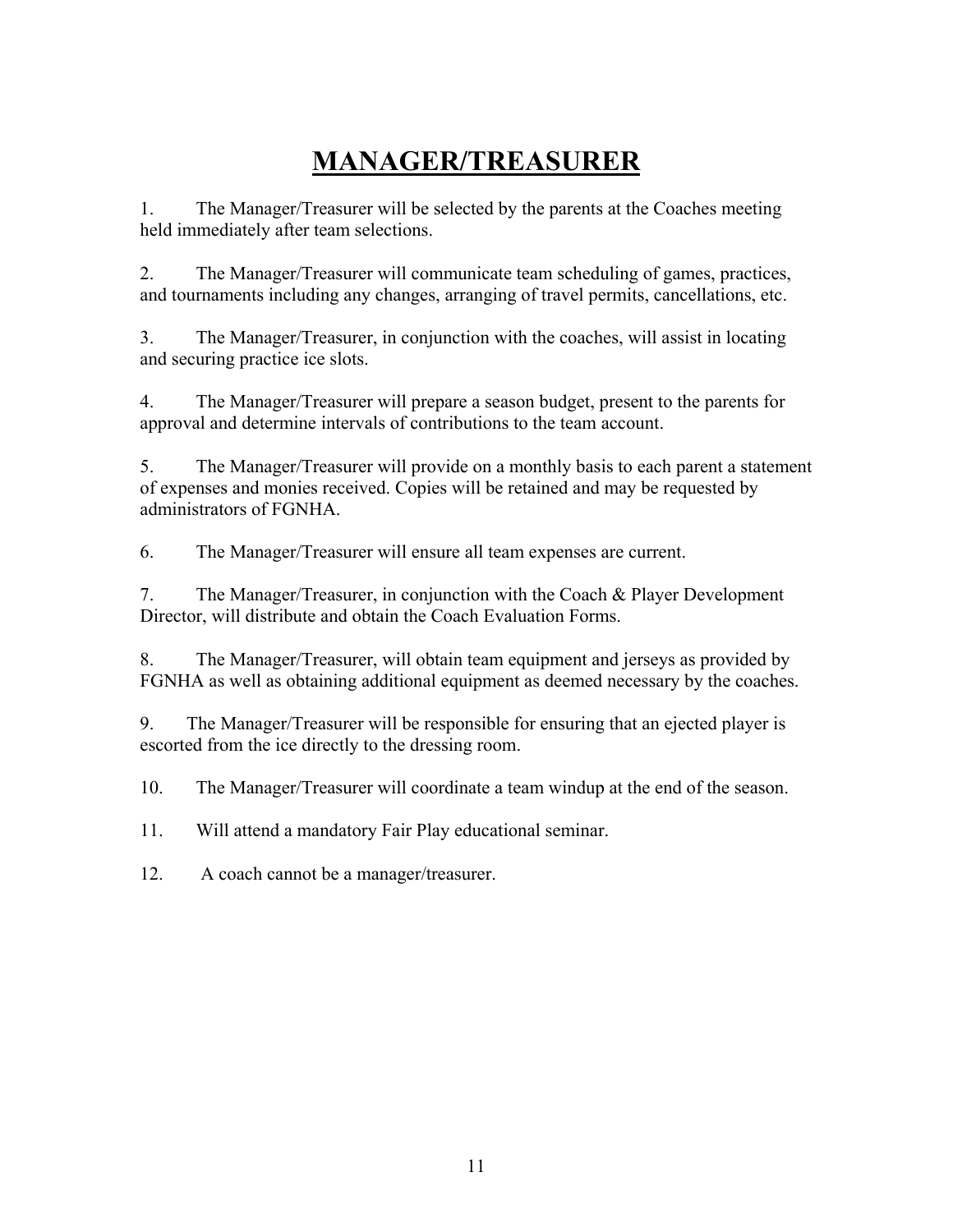## **PARENT REPRESENTATIVE**

1. The Parent Representative will be selected by the parents after team selection. It is recommended that this selection be made outside of the Coaches meeting.

2. The Parent Representative will have a working knowledge of the Fair Play Policy and will endeavour to promote the intent of the policy.

3. The Parent Representative will act as a team liaison between coaches and parents.

4. The Parent Representative will endeavour to resolve all differences. If unsuccessful, the parent representative will prepare the appropriate documentation as provided in the Fair Play Policy manual and forward it to the Fair Play committee.

5. Will attend a Fair Play educational seminar.

- 6. A coach cannot be a parent rep.
- 7. The Manager/Treasurer cannot be a parent rep.
- 8. A FGNHA administrator or anyone else in the WMHA cannot be a parent rep.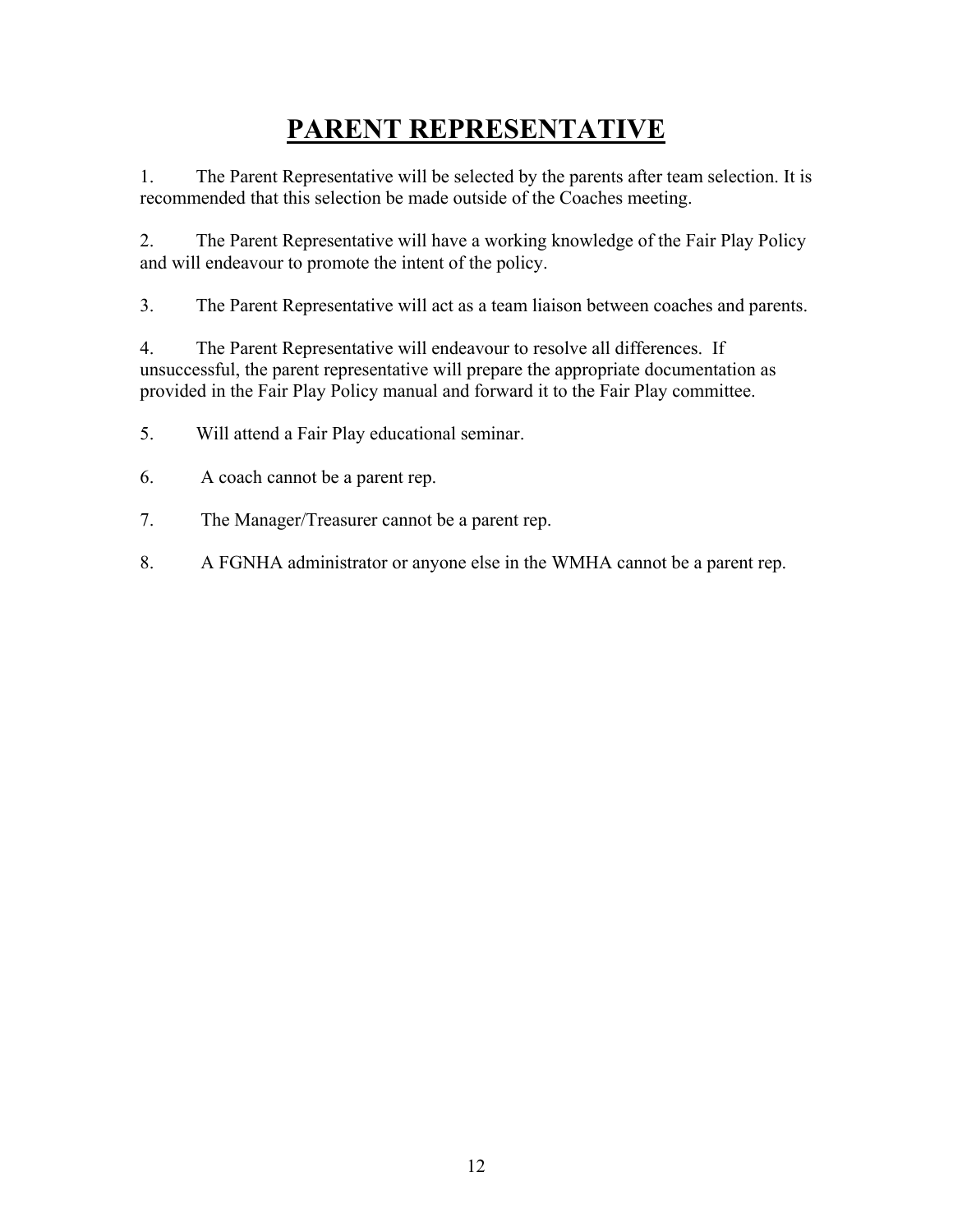## **ADMINISTRATORS**

1. The FGNHA will administer a program reflective of the policies contained within the Fair Play Policy manual.

2. FGNHA will communicate the Fair Play Policy to new participants through annual orientation meetings.

3. FGNHA will provide coaches with the training and resources to become effective in program development.

4. FGNHA will maintain accurate financial records and provide information for accountability.

5. FGNHA believes in Fair Play and that all players deserve equal opportunity. The association will strive to ensure the association's core values have been adhered to and take measures, within the confines of this manual, to ensure that the children receive the opportunities they deserve. Our program is our hockey and the hockey is for our children.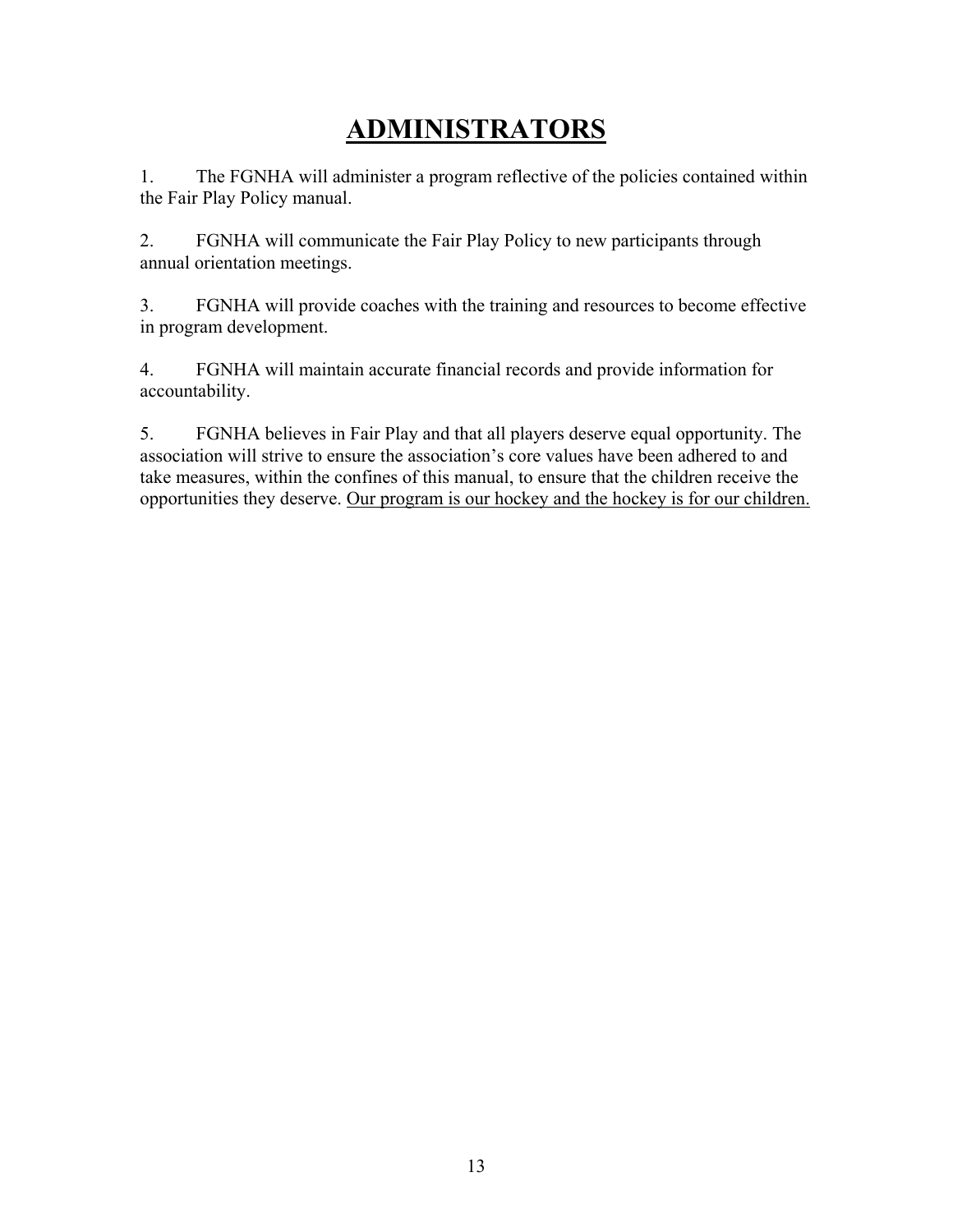## **FAIR PLAY RECONCILIATION PROCESS**

The FGNHA Fair Play policy is intended to provide consistency in regulating the actions of all participants who are registered or associated with our hockey program. When issues arise this process is intended to deal with the situation swiftly (to a maximum of 13 days) so that frustrations and further escalation of issues does not take place.

#### *STEP 1 PARENT REP*

Any player, parent or coach who believes the Fair Play Policy is being breached, will obtain a Fair Play Policy Incident Form from the Parent Rep or from the back of this booklet. They will complete the appropriate boxes, describing the incident, *only as it pertains to the Fair Play Policy Manual*, and submit the form to the Parent Rep, within 72 hours from the time of the incident. The Parent Rep will meet with the parties named in the form to discuss the relevant issue, at a time agreeable to all parties within 72 hours of the form being submitted to the Parent Rep. The Fair Play Policy Manual will be the standard for resolving all Fair Play issues. If the issue is resolved, the Parent rep will complete all applicable boxes and upon completion, forward the form to the Chairperson of the Fair Play Reconciliation Committee, for record keeping purposes.

If the issue is not resolved go to Step 2.

#### *STEP 2 FAIR PLAY HEARING COMMITTEE*

The Parent Rep will immediately notify the Chairperson or in their absence, the Co-Chairperson of the Fair Play Hearing Committee and forward the Fair Play Incident Form to the Chairperson.

The Fair Play Hearing Committee will be composed of the Chairperson, Co-Chairperson and a representative from the Fort Garry North Hockey Association Board. These people will be appointed by the Fort Garry North Hockey Association.

The Chairperson or in their absence, the Co-Chairperson of the Fair Play Hearing Committee, upon being notified by the Parent Rep and being in receipt of the Fair Play Policy Incident Form will convene the Fair Play Hearing Committee to deal with the issue within 48 hours.

The Fair Play Hearing Committee will direct the parties involved to appear before them. This process is intended to ensure the participants understand the Fort Garry North Hockey Association Fair Play Policy and their responsibility in continuing to contribute to the success of Fair Play for the benefit of the children playing hockey in our community.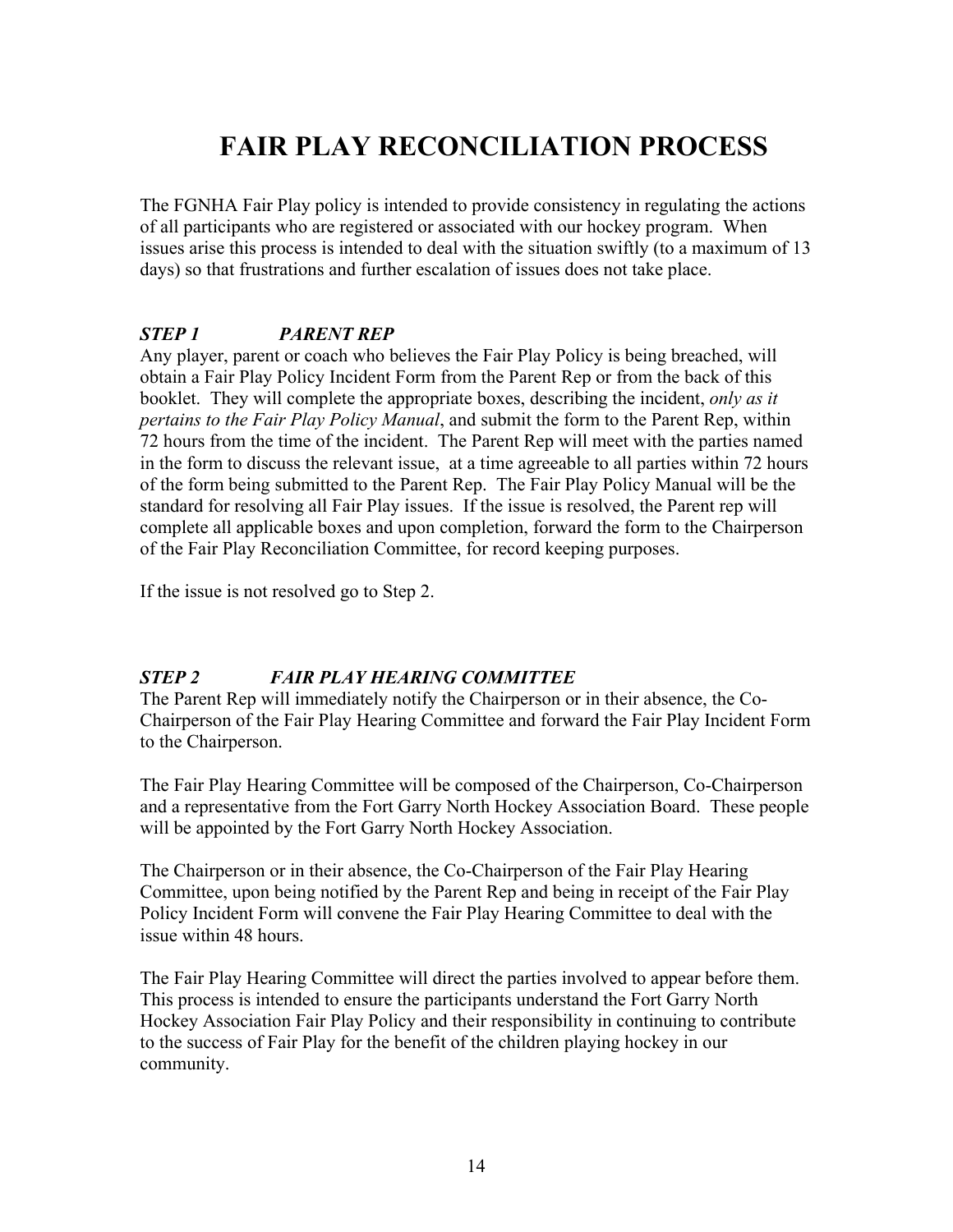Depending on an individual's actions, the Fair Play Hearing Committee can impose sanctions ranging from cautions or warnings to suspension for any player, coach, parent or spectator. The decision to impose a sanction and the date it takes effect, will be final.

The only exception is when a suspension is imposed and the affected person decides to challenge the decision. See Step 3.

#### *STEP 3 APPEAL BOARD*

Any player, coach, parent or spectator who is suspended by the Fair Play Hearing Committee can appeal the decision. The suspended person has 48 hours from the time they receive notice of the suspension to notify the Fort Garry North Hockey Association Appeal Board of their intention to appeal the suspension decision. The Appeal Board will be comprised of the President and 2 Executive members of the Fort Garry North Hockey Association. Upon notification, the Appeal Board must convene to hear the appeal within 72 hours. Failure to appear before the Appeal Board will result in the suspension taking immediate effect on the date imposed by the Fair Play Hearing Committee. The decision of the Appeal Board will be final.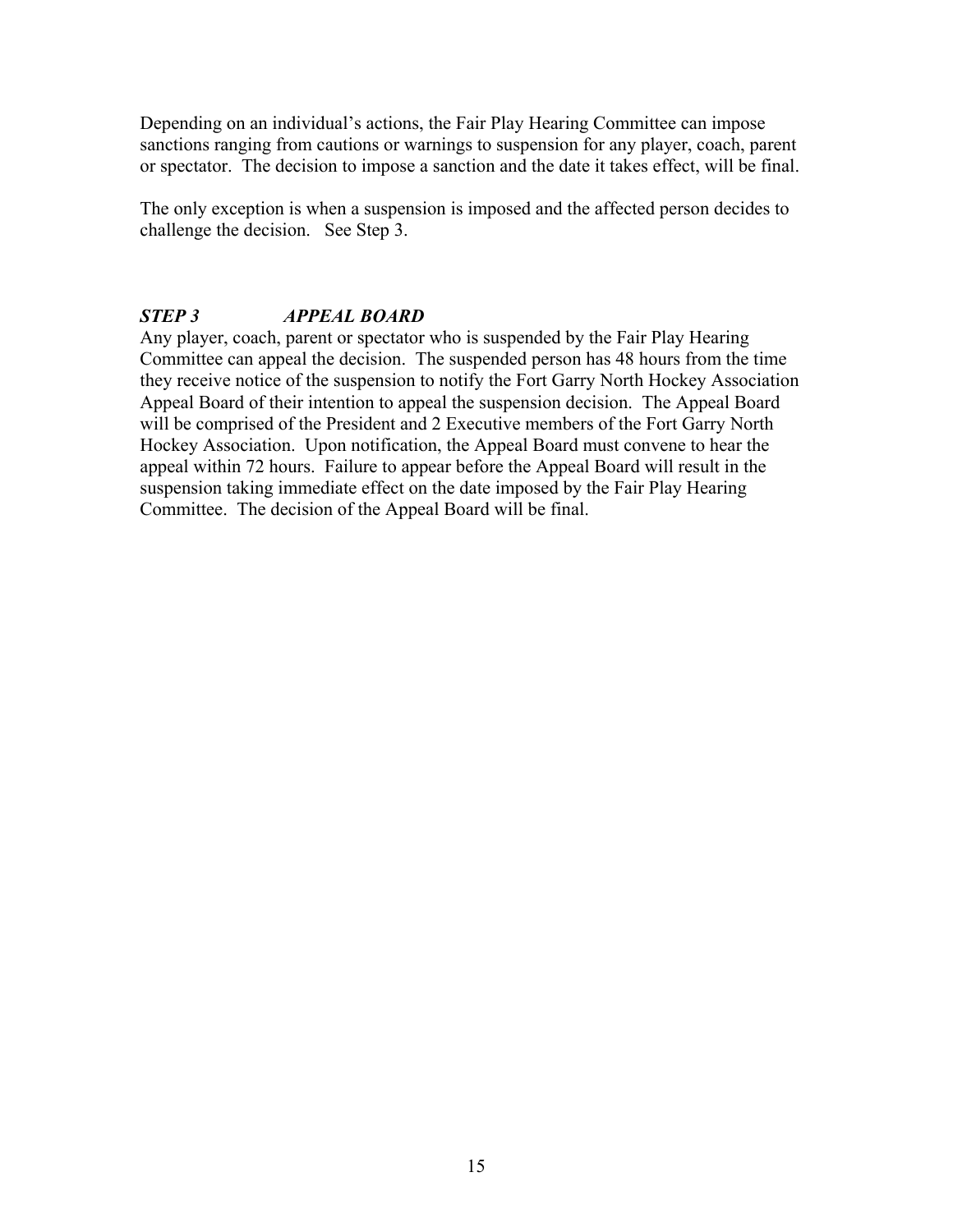## FGNHA Fair Play Incident Form

| Date & Time Of Incident                                     |  |  |
|-------------------------------------------------------------|--|--|
| <b>Location Of Incident</b>                                 |  |  |
| Team                                                        |  |  |
| List Names Of Persons Involved And Relationship To Team     |  |  |
| (Coach, Asst Coach, Manager, Parent, Fan, Sibling, Referee) |  |  |
|                                                             |  |  |
|                                                             |  |  |
|                                                             |  |  |
|                                                             |  |  |
|                                                             |  |  |
| List Names Of Others Present And Relationship To Team       |  |  |
|                                                             |  |  |
|                                                             |  |  |
|                                                             |  |  |
|                                                             |  |  |
|                                                             |  |  |
| Incident Description                                        |  |  |
|                                                             |  |  |
|                                                             |  |  |
|                                                             |  |  |
|                                                             |  |  |
|                                                             |  |  |
|                                                             |  |  |
|                                                             |  |  |
| Name Of Person Submitting Form                              |  |  |
| <b>Phone Number</b>                                         |  |  |
| Date/Signature of Submitter                                 |  |  |
| Date/Parent Rep Receiving Form                              |  |  |